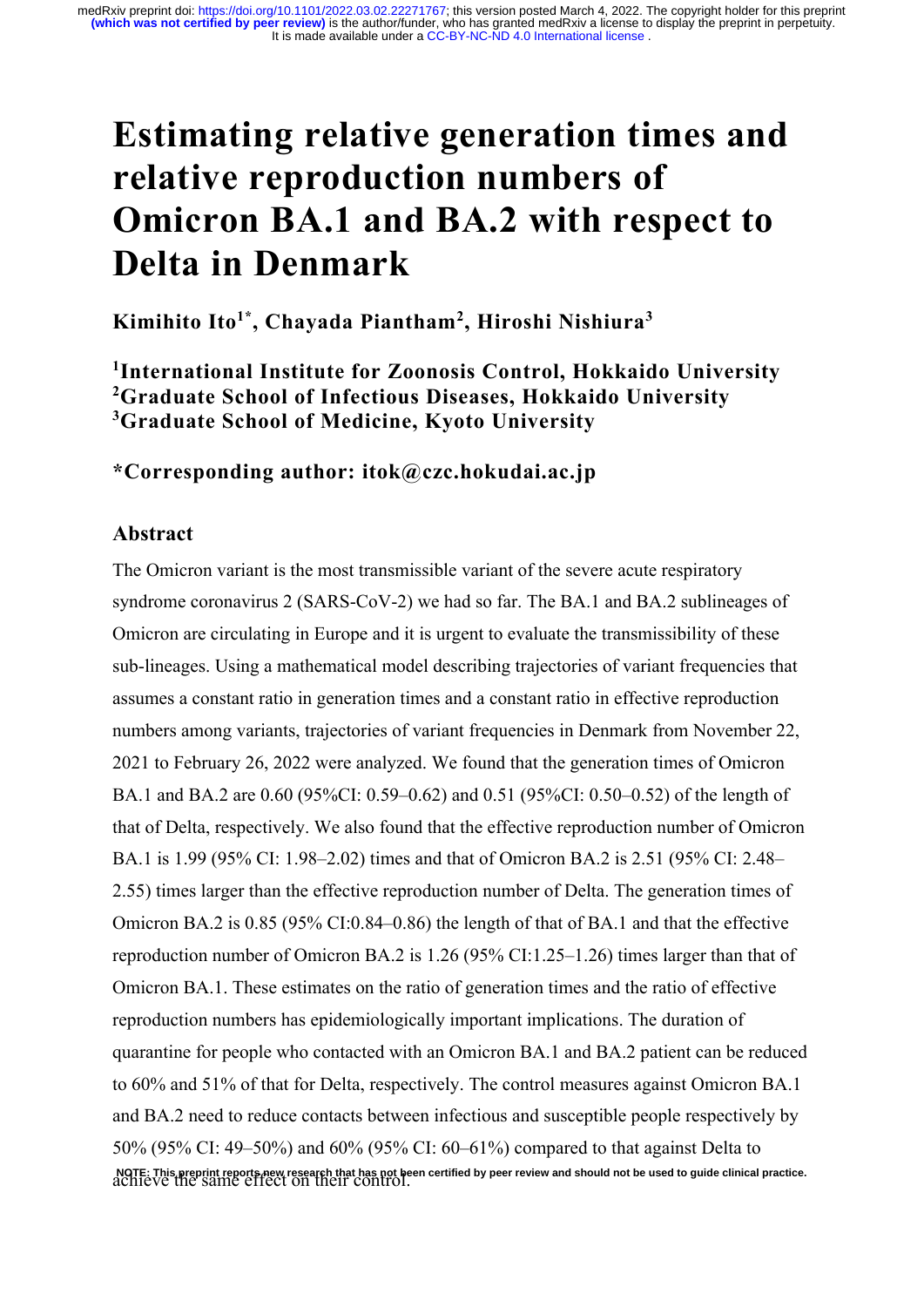## **Introduction**

The Omicron variant is the most transmissible variant of the severe acute respiratory syndrome coronavirus 2 (SARS-CoV-2) we had so far. The variant was designated as a variant of concern by the World Health Organization (WHO) on November 26, 2021 (World Health Organization, 2021). As of February 7, 2022, infections by Omicron were reported to WHO from official sources of 159 countries (World Health Organization, 2022). The rapid replacement of Delta by Omicron followed by a steep rise in SARS-CoV-2 infections has been observed after the introduction of Omicron in many countries, indicating that Omicron has considerably higher transmissibility than Delta. Furthermore, the BA.2 sublineage of Omicron is replacing the BA.1 sublineage in Denmark. Although attenuated disease severity of Omicron was reported (Halfmann et al., 2022; Shuai et al., 2022), there is an urgent need to evaluate the transmissibility of these Omicron sub-lineages.

Transmissions of a new variant should be characterized by two factors associated with the transmission of the virus. The first factor is effective reproduction number  $(R_t)$ , which measures how many secondary cases are generated by a single primary case at time  $t$ . The second factor is the generation time distribution  $f(\tau)$ , which describes how secondary infections are distributed as a function of time  $\tau$  since the infection of primary case (Fraser, 2007).

Alex Selby has estimated the generation time of Omicron using case counts in England in 2021 (Selby, 2022). In a logistic regression assuming that the generation time of Omicron is the same of that of Delta, the log odds of Omicron and Delta frequencies should be on a straight-line relationship. However, the case counts in England showed a bend in the log odds of observations that deviated from its theoretical straight line. Using this bend, Selby estimated the ratio of the mean generation time of Omicron to the mean generation time of Delta to be 0.46 (95% confidence intervals (CI): 0.38–0.61).

Laung et al. have developed a mathematical model describing trajectories of variant frequencies that assumes constant ratios of effective reproduction numbers among variants (Leung, Lipsitch, Yuen, & Wu, 2017; Leung, Shum, Leung, Lam, & Wu, 2021). This method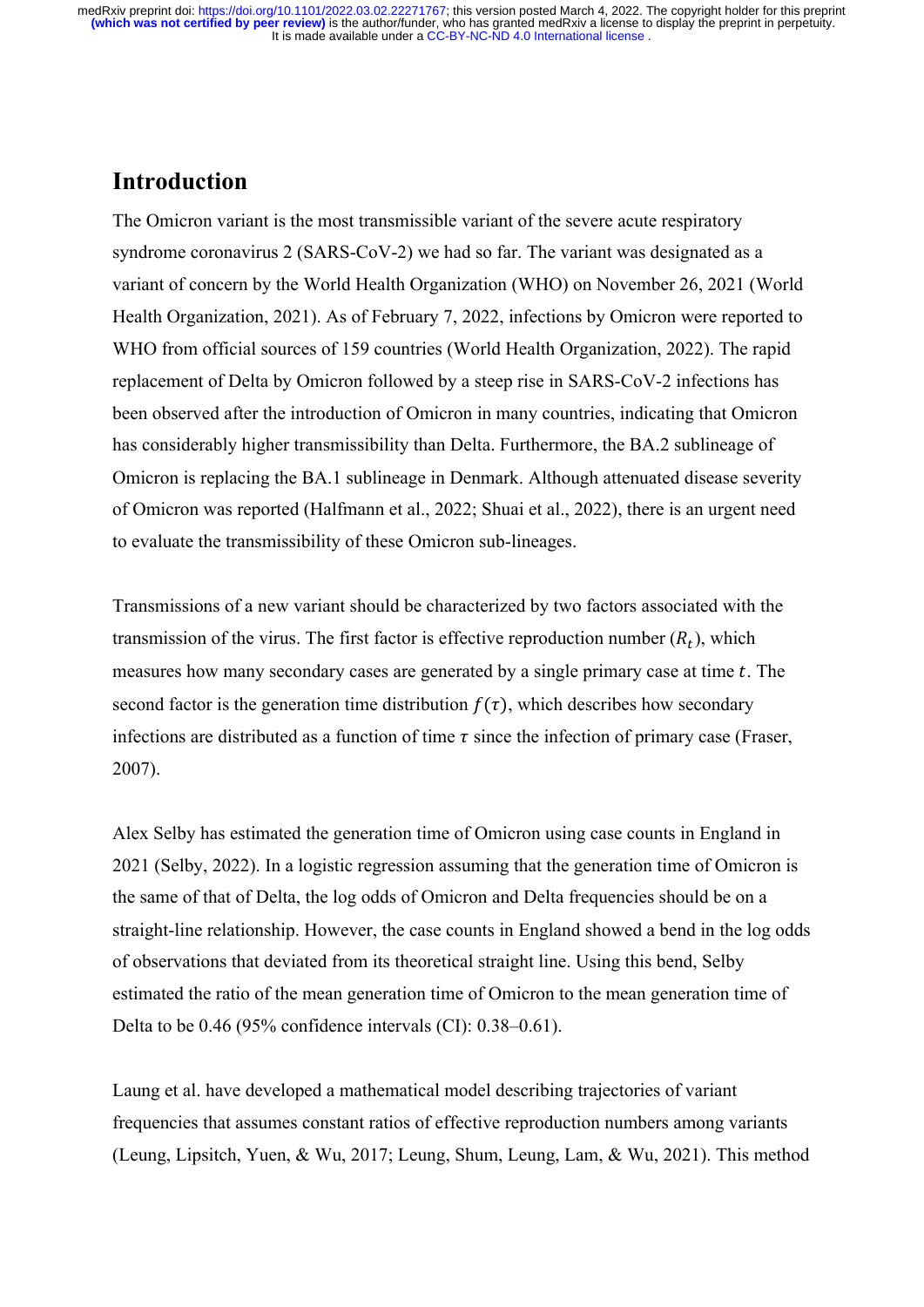needs daily numbers of infections of each variant. In our previous paper we have proposed an approximated form of the model which is free from using daily numbers of infections (Kimihito Ito, Chayada Piantham, & Hiroshi Nishiura, 2021). Using the model, we have analyzed nucleotide sequences of SARS-CoV-2 collected in Denmark (K. Ito, C. Piantham, & H. Nishiura, 2021). This model, however, assumed that generation times of variants followed the same probability distribution and that effective reproduction numbers of Omicron BA.1 and BA.2 were the same. In this paper, we propose a new model in which the generation times of variants may be different from each other. Analyzing latest variant count data observed in Denmark using the new model, we compare generation times and effective reproduction numbers of Omicron with those of Delta and compare effective reproduction numbers of Omicron BA.1 and Omicron BA.2 with respect to (w.r.t.) Delta.

## **Materials and Methods**

#### **Model of variant frequencies**

Consider a situation where viruses of variant  $\alpha$  are circulating in the population at the beginning of the target period of analysis and variant  $A_1$  and  $A_2$  are newly introduced to the same population at calendar times  $t_{A_1}$  and  $t_{A_2}$ , respectively. Let  $q_a(t)$ ,  $q_{A_1}(t)$ , and  $q_{A_2}(t)$  be frequencies of variant  $a$ ,  $A_1$ , and  $A_2$  in the viral population at calendar time t, respectively. Since there is no infection of  $A_1$  before its introduction,  $q_{A_1}(t) = 0$  for a calendar time  $t <$  $t_{A_1}$ , and the same is true for  $A_2$  for  $t < t_{A_2}$ .

The dynamics on the frequencies of infections by  $a, A_1$ , and  $A_2$  is determined by the generation times and effective reproduction numbers of infections of the two variants. We assume that the generation time (GT) of infections by  $A_1$  and  $A_2$  are  $c_1$  and  $c_2$  times longer than that of a, respectively. We call the value of  $c_i$  the relative generation time of  $A_i$  with respect to a. Let  $g_a(\tau)$ ,  $g_{A_1}(\tau)$ , and  $g_{A_2}(\tau)$  be probability density functions of generation time distributions of infections by  $a, A_1$ , and  $A_2$ , respectively. The assumption on generation times can be described by the following equation:

$$
f_{A_i}(\tau) = f_a\left(\frac{\tau}{c_i}\right) \tag{1}
$$

for any generation time  $\tau \geq 0$ . To deal with the calendar time system, we truncate the generation time distributions at  $\tau = 1$  and  $\tau = l$  and discretize it as follows: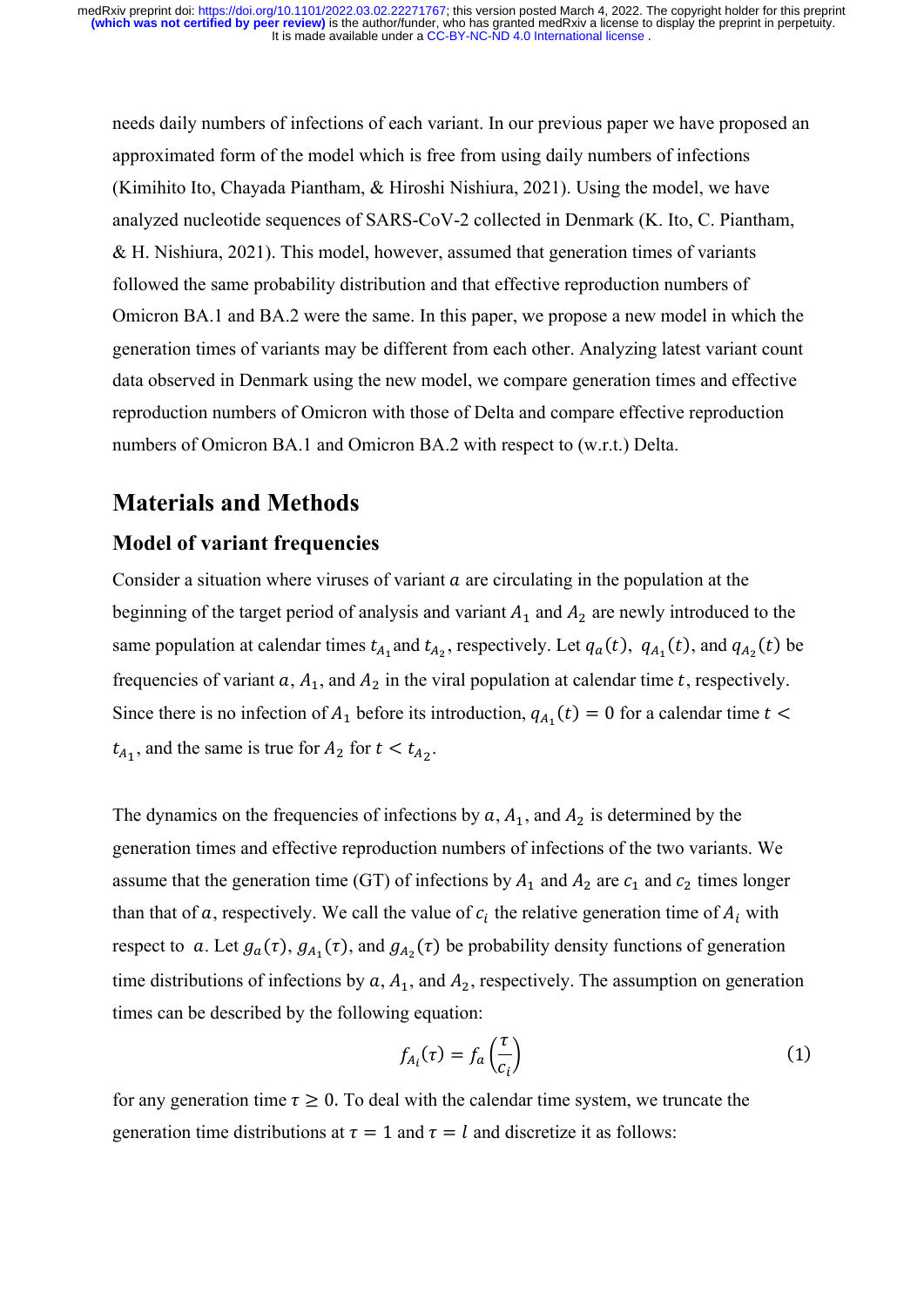$$
g_{a}(j) = \begin{cases} 0, & \text{if } j = 0 \\ \int_{0}^{2} f_{a}(\tau) d\tau, & \text{if } j = 1 \\ \int_{j}^{j+1} f_{a}(\tau) d\tau, & \text{if } 1 < j < l \\ \int_{l}^{\infty} f_{a}(\tau) d\tau, & \text{if } j = l \end{cases}
$$
(2)  

$$
g_{A_{i}}(i) = \begin{cases} 0, & \text{if } j > l \\ \int_{0}^{2} f_{A_{i}}(\tau) d\tau = \int_{0}^{2} f_{a}(\frac{\tau}{c_{i}}) d\tau, & \text{if } j = 1 \\ \int_{j}^{j+1} f_{A_{i}}(\tau) d\tau = \int_{j}^{j+1} f_{a}(\frac{\tau}{c_{i}}) d\tau, & \text{if } 1 < j < l \\ \int_{l}^{\infty} f_{A_{i}}(\tau) d\tau = \int_{l}^{\infty} f_{a}(\frac{\tau}{c_{i}}) d\tau, & \text{if } j = l \\ 0, & \text{if } j > l \end{cases}
$$
(3)

Let  $I(t)$  be the total number of new infections by either a,  $A_1$ , or  $A_2$  at calendar time t, and let  $R_a(t)$ ,  $R_A(t)$ , and  $R_A(t)$  be effective reproduction numbers of variants  $a, A_1$ , and  $A_2$  at calendar time  $t$ , respectively. From the definition of the instantaneous reproduction number (Fraser, 2007),  $R_a(t)$ ,  $R_{A_1}(t)$ , and  $R_{A_2}(t)$ can be written as follows:

$$
R_a(t) = \frac{q_a(t)I(t)}{\sum_{j=1}^{l} g_a(j)q_a(t-j)I(t-j)},
$$
\n(4)

$$
R_{A_i}(t) = \frac{q_{A_i}(t)I(t)}{\sum_{j=1}^{l} g_{A_i}(j)q_{A_i}(t-j)I(t-j)}.
$$
\n(5)

We assume that a patient infected by  $A_1$  and  $A_2$  generates respectively  $k_1$  and  $k_2$  times as many secondary transmissions as those of a patient infected by  $a$  regardless of  $t$ . Using effective reproduction numbers of  $a$ ,  $A_1$ , and  $A_2$ , this assumption can be described by the following equation:

$$
R_{A_i}(t) = k_i R_a(t) \tag{6}
$$

for each calendar time  $t \geq t_{A_i}$ . The value of the constant  $k_i$  is called relative reproduction number of  $A_i$  w.r.t.  $a$ .

Under the two epidemiological assumptions described by Equations (1) and (6), the frequency of variant  $A_i$  in the viral population at time  $t$  is now modeled as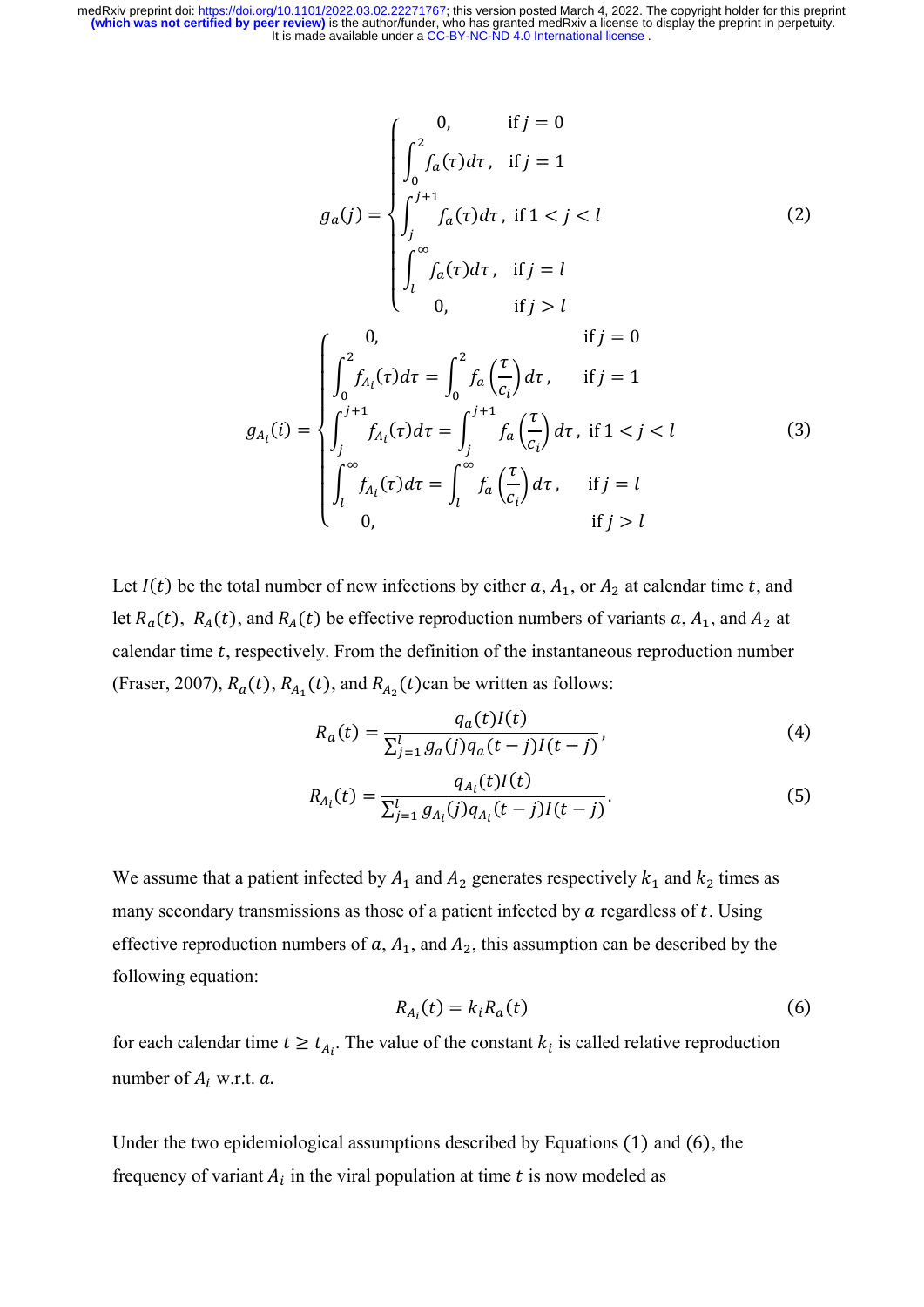$$
q_{A_i}(t) = \frac{q_{A_i}(t)I(t)}{q_a(t)I(t) + \sum_{i=1}^{2} q_{A_i}(t)I(t)}
$$
  
\n
$$
= \frac{R_{A_i}(t)\sum_{j=1}^{l} g_{A_i}(j)q_{A_i}(t-j)I(t-j)}{R_a(t)\sum_{j=1}^{l} g_a(j)q_a(t-j)I(t-j) + \sum_{i=1}^{2} R_{A_i}(t)\sum_{j=1}^{l} g_{A_i}(j)q_{A_i}(t-j)I(t-j)}
$$
  
\n
$$
= \frac{k_iR_a(t)\sum_{j=1}^{l} g_{A_i}(j)q_{A_i}(t-j)I(t-j)}{R_a(t)\sum_{j=1}^{l} g_a(j)q_a(t-j)I(t-j) + \sum_{i=1}^{2} k_iR_a(t)\sum_{j=1}^{l} g_{A_i}(j)q_{A_i}(t-j)I(t-j)}
$$
  
\n
$$
\frac{k_i\sum_{j=1}^{l} g_{A_i}(j)q_{A_i}(t-j)I(t-j)}{\sum_{j=1}^{l} g_a(j)q_a(t-j)I(t-j) + \sum_{i=1}^{2} k_i\sum_{j=1}^{l} g_{A_i}(j)q_{A_i}(t-j)I(t-j)}
$$
(7)

To allow statistical estimation of  $c_i$  and  $k_i$  without knowing  $I(t)$ , we assume that the number of new infections does not greatly vary within a single generation of transmission from time  $t - l$  to  $t - 1$ , i.e.

$$
I(t-1) \approx I(t-2) \approx \dots \approx I(t-l). \tag{8}
$$

for each calendar time  $t$ . Then we obtain our main formula:

$$
q_{A_i}(t) = \frac{k_i \sum_{j=1}^{l} g_{A_i}(j) q_{A_i}(t-j)}{\sum_{j=1}^{l} g_a(j) q_a(t-j) + \sum_{i}^{2} k_i \sum_{j=1}^{l} g_{A_i}(j) q_{A_i}(t-j)}
$$
(9)

Note that Equation (8) is used just for approximating Equation (7) with Equation (9) for each calendar time t. We do not assume that  $I(t)$  is constant during the entire period of the analysis, although a chain of the assumptions leads such a consequence.

#### **Model of observation counts**

Let  $N_a(t)$ ,  $N_{A_1}(t)$ , and  $N_{A_2}(t)$  be the number of variants  $a$ ,  $A_1$ , and  $A_2$  observed at calendar time t. Assuming that variants  $a$ ,  $A_1$ , and  $A_2$  is sampled following a multinomial distribution with probabilities  $q_a(t)$ ,  $q_{A_1}(t)$ , and  $q_{A_2}(t)$  in  $N_a(t) + N_{A_1}(t) + N_{A_2}(t)$  trials, parameters  $c_i$ and  $k_i$  and the initial variant frequencies of  $q_{A_1}(t_{A_1})$  and  $q_{A_2}(t_{A_2})$ , can be estimated by maximizing the likelihood function of the multinomial distributions, which is described as follows:

$$
L\left(c_1, c_2, k_1, k_2, q_{A_1}(t_{A_1}), q_{A_2}(t_{A_2}) ; N_a(t_1), ..., N_a(t_k), N_{A_i}(t_1), ..., N_{A_i}(t_k)\right)
$$
  
= 
$$
\prod_{t=1}^k \frac{\left(N_a(t) + N_{A_1}(t) + N_{A_2}(t)\right)!}{N_a(t)! N_{A_1}(t)! N_{A_2}(t)!} q_a(t)^{N_a(t)} q_{A_1}(t)^{N_{A_1}(t)} q_{A_2}(t)^{N_{A_2}(t)}.
$$
 (10)

#### **Observation of variants in Denmark**

As of February 28, 2022, the earliest Danish Omicron sequences registered in the GISAID database (Shu & McCauley, 2017) were sampled on November 22, 2021. We downloaded a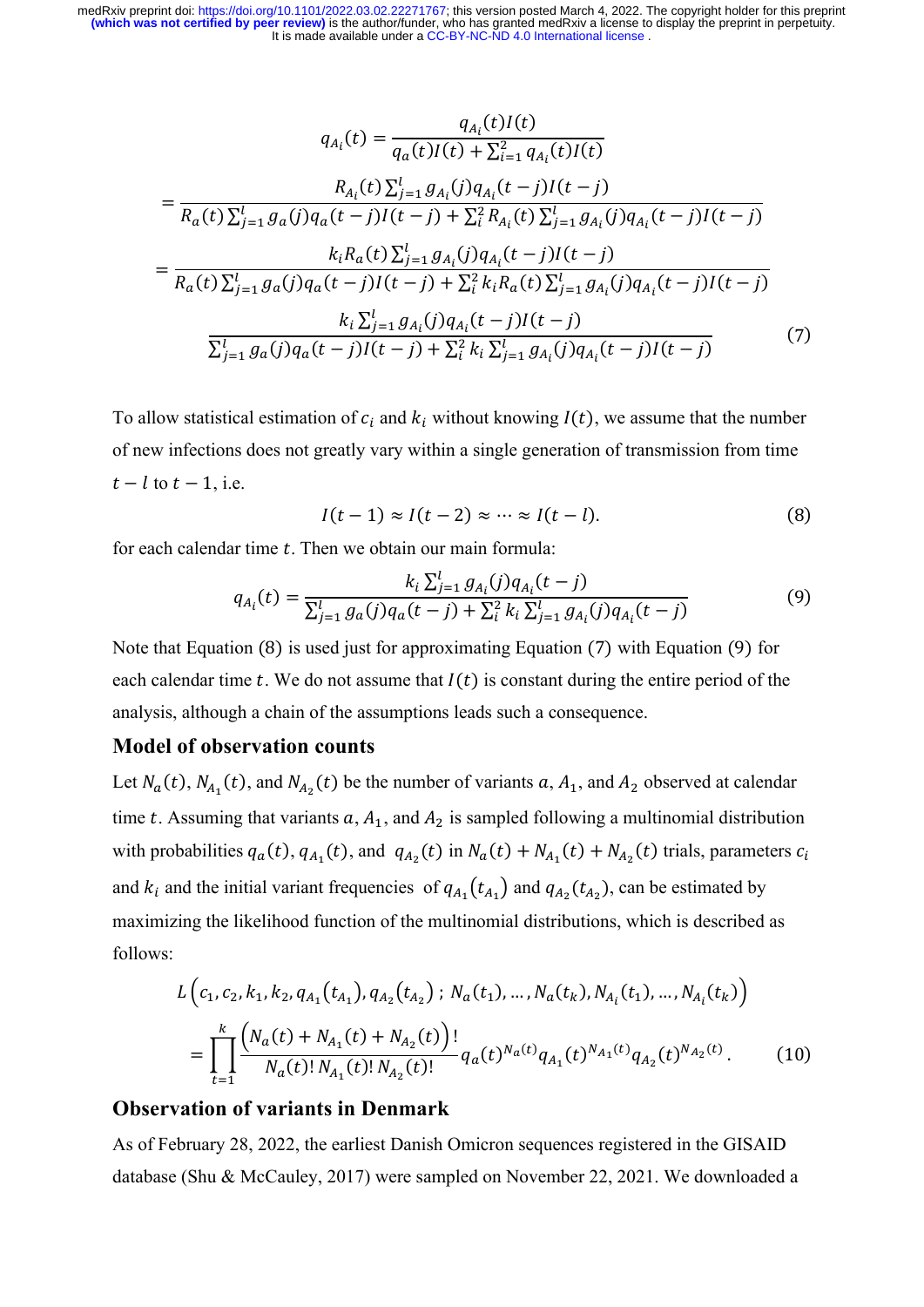total of 150,164 nucleotide sequences of SARS-CoV-2 viruses sampled in Denmark during November 22, 2021 to February 22, 2022 were downloaded from the GISAID database on February 28, 2022. Of these, 47,698 were labeled as PANGO lineages corresponding to Delta (Rambaut et al., 2020) and 102,222 were labeled as lineages corresponding to Omicron. Of sequences corresponding to Omicron, 36,118 were labeled as BA.1, 66,076 were BA.2, seven were BA.3, and 21 were B.1.1.529. The other 244 sequences were labeled as lineages corresponding to neither Delta nor Omicron. The 272 sequences that were not labeled as Delta, BA.1 or BA.2 were ignored in the subsequent analyses. We consider Delta as the baseline variant a and Omicron BA.1 and BA.2 as  $A_1$  and  $A_2$  in our model. We set  $t_{A_1}$  and  $t_{A_2}$  to November 22, 2021 and December 5, 2021 which are the sample collection date of the earliest Omicron BA.1 and BA.2, respectively. For each date t from November 22, 2021 to February 22, 2022, the number of sequences labeled as Delta collected at that day was used as  $N_a(t)$ , that of Omicron BA.1 as  $N_{A_1}(t)$  and that of Omicron BA.2 as  $N_{A_2}(t)$ . Dates of sample collection and PANGO lineages assigned to sequences are provided in Supplementary Table 1.

#### **Generation times of the Delta variant**

Hart et al. reported that the distribution of the generation time of the Delta variant had a mean of 4.7 days with a standard deviation of 3.3 days by analyzing household transmission data from UK Health Security Agency (Hart et al., 2021). Based on the mean and the standard deviation, the generation times of infections by Delta were assumed to follow the gamma distribution with a shape parameter of 2.03 and a scale parameter of 2.32. We used the probability density function of this gamma distribution as  $f_a(\tau)$ .

#### **Maximum likelihood estimation of parameters**

We estimated the parameters of our model from the dataset using three assumptions: The One-GT model, the Two-GT model, and the Three-GT model. The Three-GT model assumes that the GT distribution of Omicron BA.1 and BA.2 may be different from Delta in a manner described by Equation (1) and that the reproduction number of Omicron BA.1 and BA.2 may be different in a manner described by Equation (6). More precisely,  $c_1$  may be different from  $c_2$  and  $k_1$  may be different from  $k_2$ . The Two-GT model assumes that BA.1 and BA.2 shares the same generation time distribution. In other words,  $c_1$  must be equal to  $c_2$  and  $k_1$  may be different from  $k_2$ . The One-GT model assumes that the GT distributions of Omicron BA.1 and BA.2 infections are the same as that of Delta, i.e.  $c_1 = c_2 = 1$ , and that the reproduction number of Omicron may be different in a manner described by Equation (6). Note that  $c_1$  =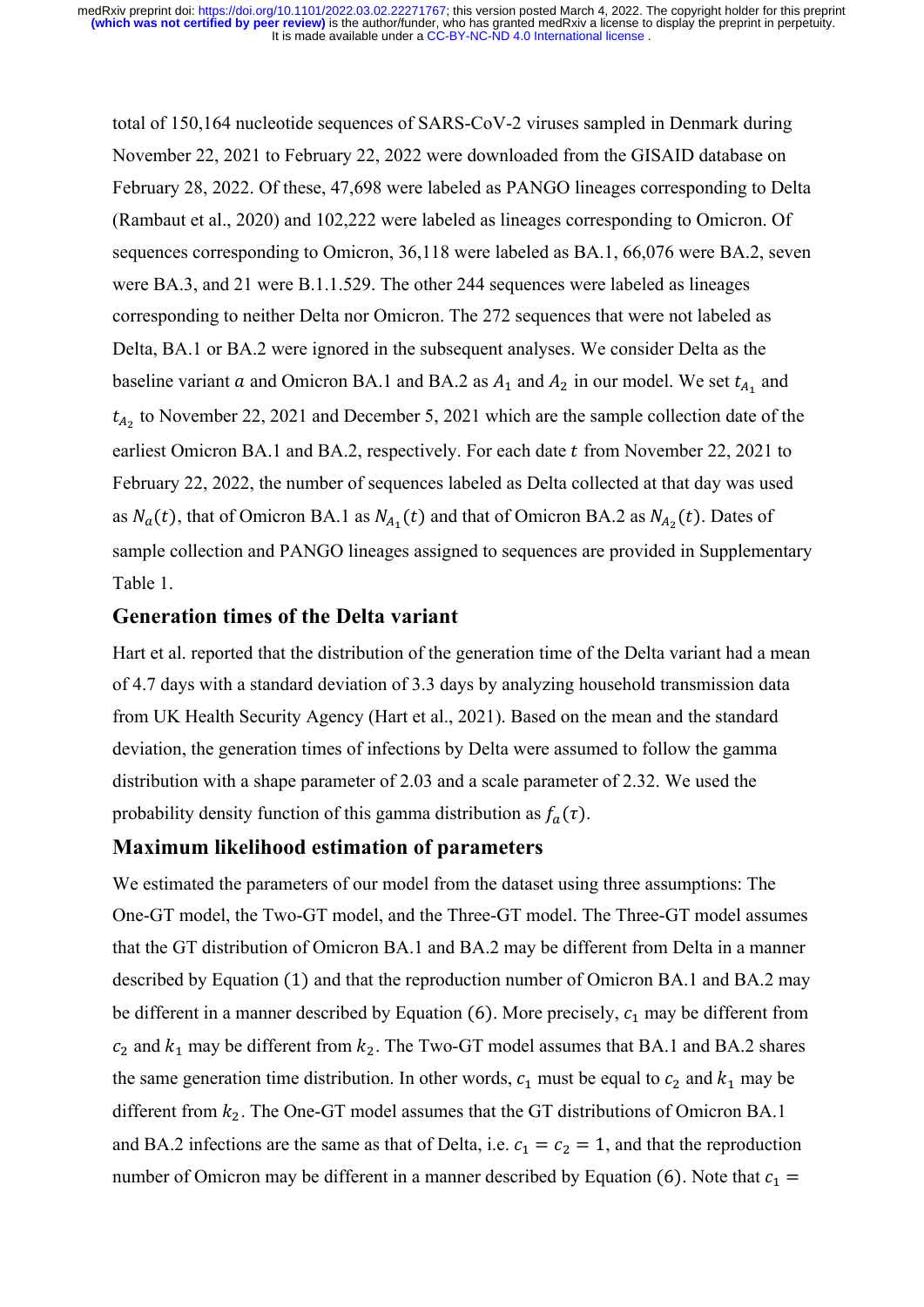$c_2$  in the Three-GT model implies the Two-GT model and that  $c_1 = c_2 = 1$  in the Three-GT model implies the One-GT model. The 95% CIs are calculated using the profile likelihood method (Pawitan, 2013). The maximum likelihood estimation and the 95% CI calculation were done using daily count data from November 22, 2021 to February 22, 2022. We used the augmented Lagrangian algorithm implemented in the NLopt module of the Julia language (Conn, Gould, & Toint, 1991) for the maximum likelihood estimation and the calculation of 95% CIs of parameters. Models were compared using the Akaike information criterion (AIC) (Akaike, 1974).

## **Results**

The relative generation time of Omicron w.r.t. Delta,  $c_i$ , and the relative reproduction number  $k_i$ , were estimated from the daily count of Delta and Omicron BA.1 and BA.2 in Denmark (Table 1). The Three-GT model estimated  $c_1$  and  $c_2$  to be 0.60 (95%CI: 0.59–0.62) and 0.51 (95%CI: 0.50–0.52) and  $k_1$  and  $k_2$  to be 1.99 (95% CI: 1.98–2.02) and 2.51 (95% CI: 2.48– 2.55), respectively. The Two-GT model estimated  $c_1 (= c_2)$  to be 0.63 (95%CI: 0.61–0.67),  $k_1$  and  $k_2$  to be 2.03 (95%CI: 1.99–2.06) and 2.63 (95%CI: 2.57–2.72), respectively. The One-GT model estimated  $k_1$  and  $k_2$  to be 2.40 (95%CI: 2.38–2.42) and 3.66 (95%CI: 3.63– 3.69, respectively.

| Parameter                  | Three-GT model                 | Two-GT model                     | One-GT model                   |
|----------------------------|--------------------------------|----------------------------------|--------------------------------|
| $c_1$ (95%CI)              | $0.60(0.59-0.62)$              | $0.63(0.61-0.67)$                | $1.00(1.00-1.00)$              |
| $c_2$ (95%CI)              | $0.51(0.50-0.52)$              | $= c_1$                          | $= c_1$                        |
| $k_1$ (95%CI)              | $1.99(1.98 - 2.02)$            | $2.03(1.99-2.06)$                | $2.40(2.38-2.42)$              |
| $k_2$ (95%CI)              | $2.51(2.48-2.55)$              | $2.63(2.57-2.72)$                | $3.66(3.63-3.69)$              |
| $q_{A_1}(t_{A_1})$ (95%CI) | 3.1 $(2.8-3.3) \times 10^{-4}$ | 3.5 $(3.2 - 4.0) \times 10^{-4}$ | 8.0 $(7.3-8.6) \times 10^{-4}$ |
| $q_{A_2}(t_{A_2})$ (95%CI) | 2.2 $(1.9-2.4) \times 10^{-4}$ | 5.8 $(5.4–6.3) \times 10^{-4}$   | 5.5 $(5.1-6.1) \times 10^{-4}$ |

The maximum log likelihood of the Three-GT model was –651.4 with an AIC of 1320.8 and the Two-GT model was –670.4 with an AIC of 1356.8 while the maximum log likelihood of the One-GT model was –797.6 with an AIC of 1356.8 (Table 2). The values of AIC suggested that the selective advantage of Omicron over Delta can be decomposed into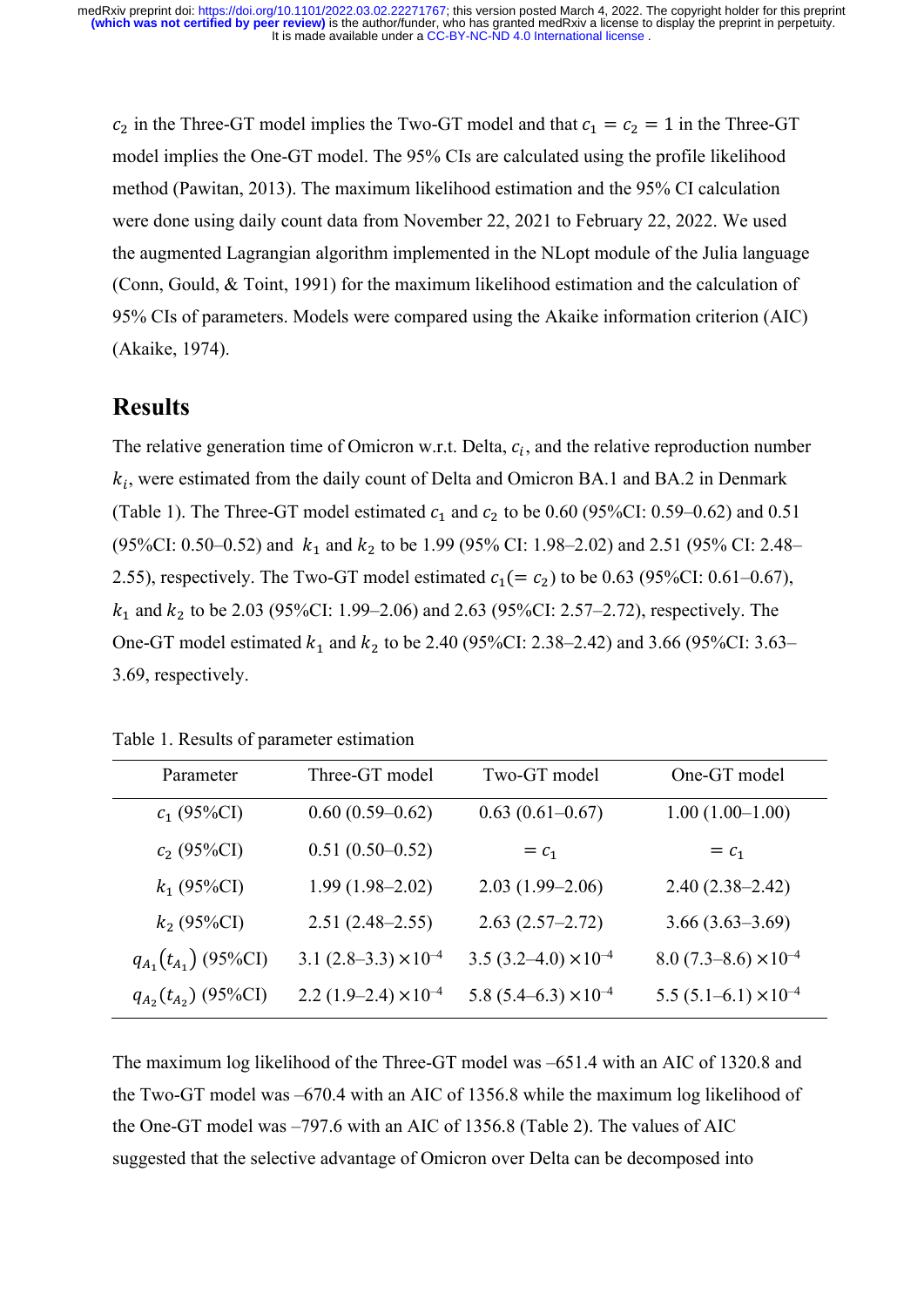advantage in the speed of transmissions and advantage in the number of transmissions. When comparing the Three-GT model with Two-GT model, values of AIC indicate the Three-GT model was more likely than the Two-GT models. From values of  $c_1, c_2, k_1$ , and  $k_2$  in the Three-GT model, it is suggested that the generation times of Omicron BA.2 is 0.85 (95% CI:0.84–0.86) of the length of that of BA.1 and that the effective reproduction number of Omicron BA.2 is 1.26 (95% CI:1.25–1.26) times larger than that of Omicron BA.1 under the same epidemiological condition.

| Model    | Number of parameters | Maximum log likelihood | AIC    |
|----------|----------------------|------------------------|--------|
| Three-GT | J.                   | $-651.4$               | 1320.8 |
| Two-GT   |                      | $-670.4$               | 1356.8 |
| $One-GT$ |                      | $-797.6$               | 1356.8 |

Table 2. Akaike information criterion (AIC) of assumed models

Figure 1 shows trajectories of frequencies of Delta, Omicron BA.1, and BA.2 estimated using the Three-GT model and the One-GT model. The One-GT model (Figure 1(B)) shows a discrepancy between estimation and observation. At the beginning of December 2021, the One-GT model underestimated the frequency of Delta, while the overestimation can be observed from the end of December 2021 to the beginning of January 2022. On the other hand, the Three-GT model shows a good fit from the beginning to the end of the analyzed period (Figure 1 (A)). The large difference in log likelihood between the Three-GT model and One-GT model is attributed to the discrepancy between estimated frequencies and observed frequencies, and this is the reason why our model can estimate the relative generation time from trajectory of variant frequencies. The difference in the log Likelihood between the Three-GT model and Two-GT model suggested that the trajectory estimated using the Two-GT model showed overestimation and underestimation in the same way as the One-GT model, although it was difficult to visualize them.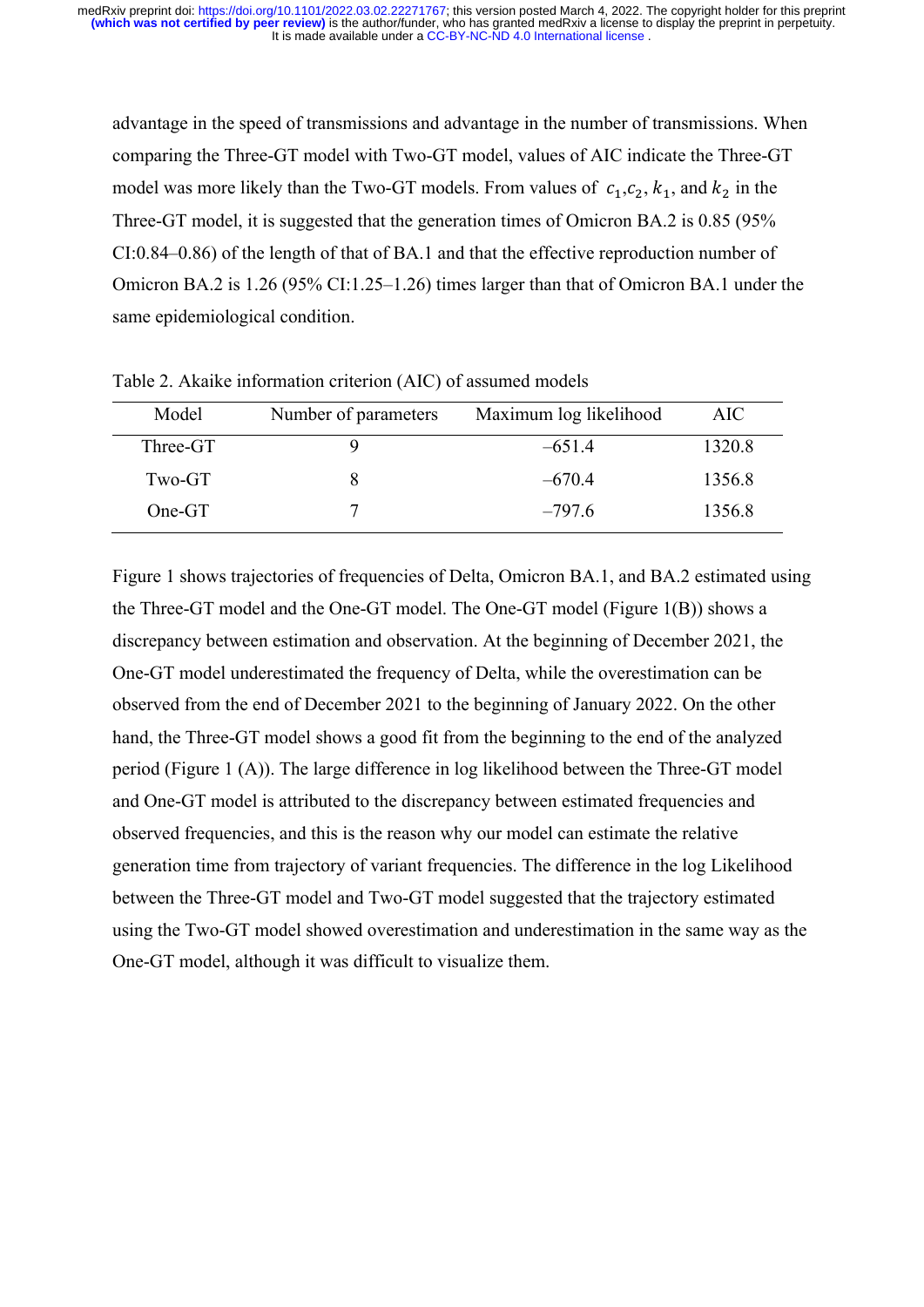It is made available under a [CC-BY-NC-ND 4.0 International license](http://creativecommons.org/licenses/by-nc-nd/4.0/) . **(which was not certified by peer review)** is the author/funder, who has granted medRxiv a license to display the preprint in perpetuity. medRxiv preprint doi: [https://doi.org/10.1101/2022.03.02.22271767;](https://doi.org/10.1101/2022.03.02.22271767) this version posted March 4, 2022. The copyright holder for this preprint



**Figure 1. Frequencies of Delta and Omicron from November 22, 2021 to March 9, 2022 estimated using the Three-GT model (A) and the One-GT model (B). Triangles, circles, plus signs represent the frequencies of Delta, Omicron BA.1, and BA.2, respectively. Solid lines indicate the maximum likelihood estimates of frequencies of Delta (blue), Omicron BA.1 (red), and Omicron BA.2 (orange). Dashed lines from February 23, 2022 to March 9, 2022 indicate predicted frequencies of Delta (blue), Omicron BA.1 (red), and Omicron BA.2 (orange). Dotted lines show the upper bound and lower bound of 95% confidence intervals of estimated and predicted frequencies for Delta (blue), Omicron BA.1 (red), and Omicron BA.2 (orange).** 

Figure 2 shows the population average of the relative generation time and relative reproduction number of SARS-CoV-2 infections w.r.t Delta estimated from variant observations in Denmark using the Two-GT model. The replacement of Delta by Omicron BA.1 speeded up around December 7, 2021. From then, the population average of the generation times started decreasing and the population average of the relative reproduction numbers started increasing due to the Delta–Omicron BA.1 replacement. The decrease in the SI is saturated because when Delta was replaced by Omicron BA.1. However, population averages of relative reproduction numbers continued to increase due to the Omicron BA.1–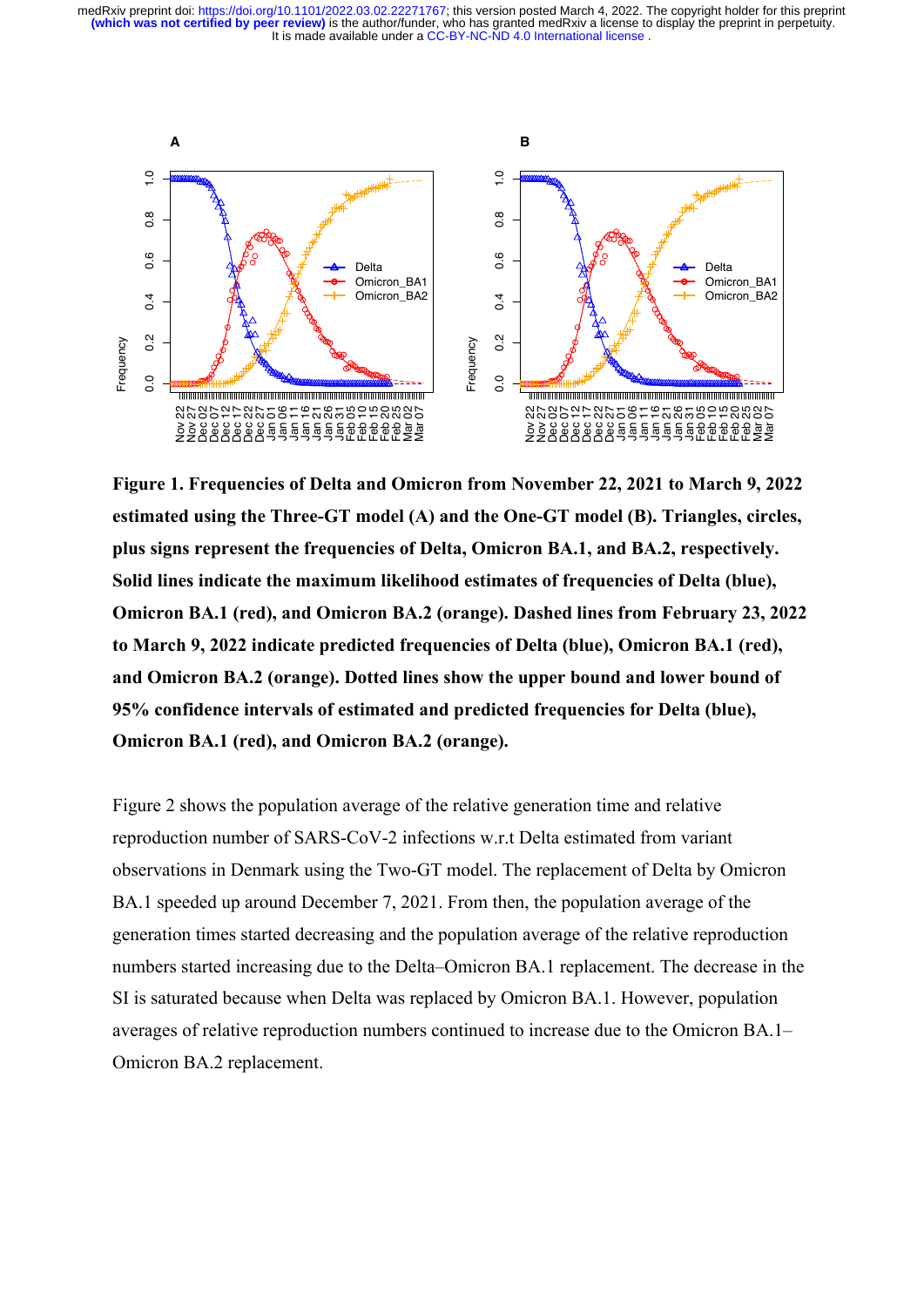It is made available under a [CC-BY-NC-ND 4.0 International license](http://creativecommons.org/licenses/by-nc-nd/4.0/) . **(which was not certified by peer review)** is the author/funder, who has granted medRxiv a license to display the preprint in perpetuity. medRxiv preprint doi: [https://doi.org/10.1101/2022.03.02.22271767;](https://doi.org/10.1101/2022.03.02.22271767) this version posted March 4, 2022. The copyright holder for this preprint



**Figure 2. Population average of the relative generation time (A) and relative reproduction number (B) with respect to the Delta variant from November 22, 2021 to March 9, 2022. In each panel, the solid line represents maximum likelihood estimates until February 22, 2022 and the dashed line represents predicted values from February 23 to March 9, 2022. Dotted lines indicate the upper and lower bounds of the 95% confidence intervals of estimated and predicted values.**

## **Discussion**

We have developed a mathematical model describing the time evolution of variant frequencies using both the ratio of generation times and the ratio of effective reproduction number among variants. Analyzing variant counts of SARS-CoV-2 sampled in Denmark from November 22, 2021 to December 31, 2021 using the model, we have shown that the selective advantage of Omicron BA.1 and BA.2 over Delta was decomposed into advantage in the speed of transmission and advantage in the number of transmission. The generation times of Omicron BA.1 and BA.2 are 0.60 (95%CI: 0.59–0.62) and 0.51 (95%CI: 0.50–0.52) of the length of that of Delta, respectively. The effective reproduction number of Omicron BA.1 is 1.99 (95% CI: 1.98–2.02) times and that of Omicron BA.2 is 2.51 (95% CI: 2.48– 2.55) times larger than the effective reproduction number of Delta. These estimates suggests that the generation times of Omicron BA.2 is 0.85 (95% CI:0.84–0.86) of the length of that of BA.1 and that the effective reproduction number of Omicron BA.2 is 1.26 (95% CI:1.25– 1.26) times larger than that of Omicron BA.1. 0.0 0.2 0.4 0.6 0.8 1.0 Average SI relative to Delta Nov 22 Nov 27 Dec 02 Dec 07 Dec 12 Dec 17 Dec 22 Dec 27 Jan 01 Jan 06 Jan 11 Jan 16 Jan 21 Jan 26 Jan 31 Feb 05 Feb 10 Feb 15 Feb 20 Feb 25 Mar 02 Mar 07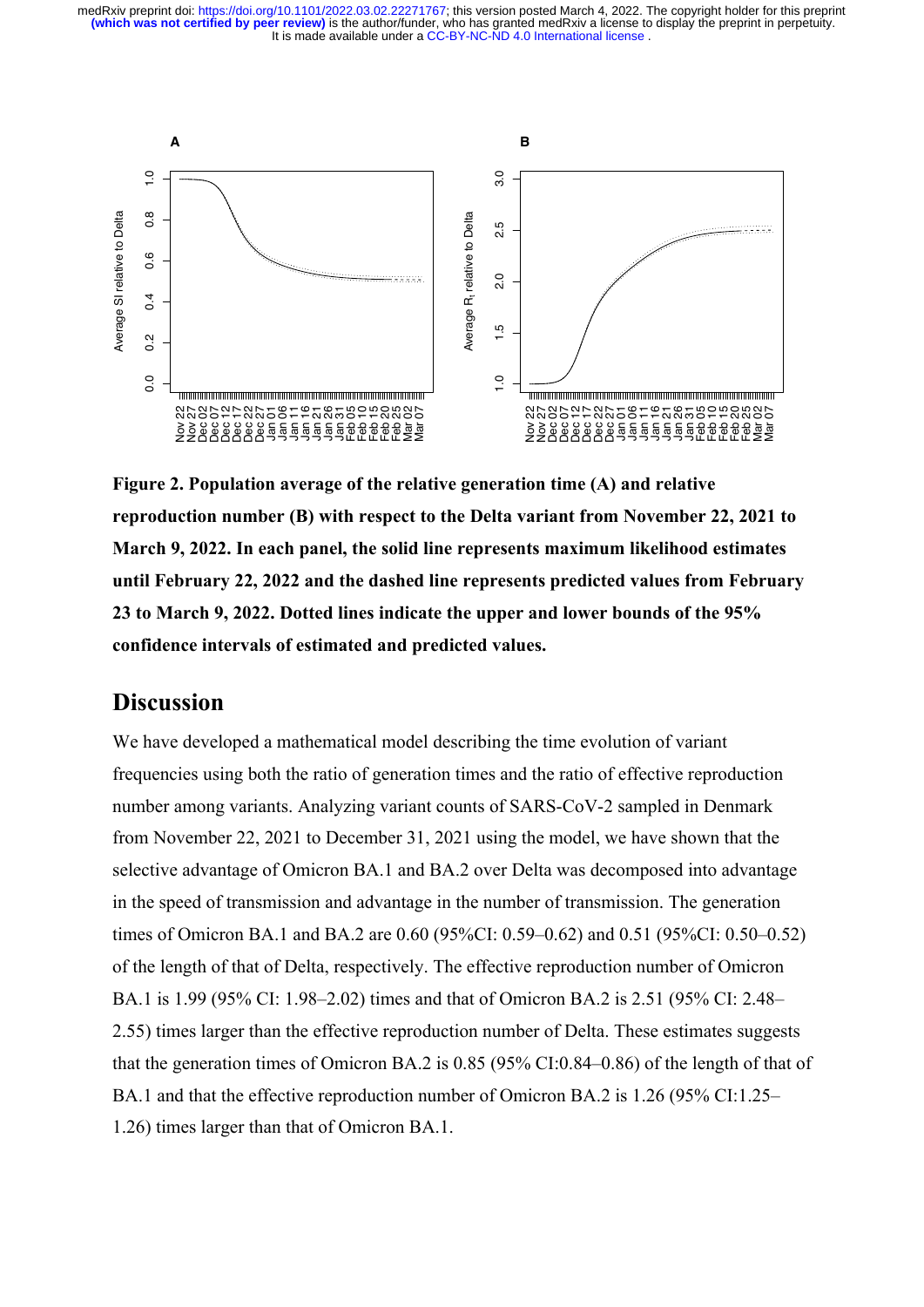The estimation of these two parameters has important implications to the control of infections by Omicron. First, Omicron BA.1 and BA.2 respectively generates 1.99 (95% CI: 1.98–2.02) times and 2.51 (95% CI: 2.48–2.55) times more secondary transmissions than Delta under the same epidemiological conditions. Control measures against Omicron BA.1 need to reduce contacts between infectious and susceptible people by 50% (95% CI: 49–50%) compared to that against Delta to achieve the same effect on their control. In the same manner, control measures against Omicron BA.2 need to reduce contacts by 60% (95% CI: 60–61%).

Second, generation times of Omicron BA.1 and BA.2 are respectivery 0.60 (95%CI: 0.59– 0.62) and 0.51 (95%CI: 0.50–0.52) of the length of that of Delta. This suggests that the time needed for quarantine of people contacted with an Omicron patient may be reduced to 60% (95%CI: 48–53%) of time needed for people contacted with a Delta patient. The control of infections by Omicron needs to consider trade-off between the effort to prevent virus carriers to contact with others and the effort to encourage non-carrier essential workers to continue working. The estimates obtained by this study gives important evidence to establish a separated control measure for Omicron.

In our previous paper, we have estimated the relative reproduction number of Omicron w.r.t. Delta to be 3.19 (95%CI: 2.82–3.61) using variant frequencies observed in Denmark from November 1, 2021 to December 9, 2021 (K. Ito et al., 2021). The discrepancy in the relative reproduction numbers from this study is attributed to the following reason. Ito et al. 2021 assumed the same generation time for Omicron and Delta. In fact, the estimate using the One-GT model estimated relative reproduction numbers of 2.40 (2.38–2.42) for BA.1 and 3.66 (3.63–3.69) for the BA.2 w.r.t Delta. Both BA.1 and BA.2 were circulating in Denmark in December 2021, and the relative reproduction number estimated by our previous study is consistent with results of this study.

The estimations of this study completely depend on the variant counts based on the nucleotide sequences submitted to the GISAID database from Denmark. Most sequences from Demark were submitted by member laboratories of Danish Covid-19 Genome Consortium, which analyzed positive specimen from hospitals (Danish Covid-19 Genome Consortium, 2021). As of February 24, the sequencing rate from the 47th week of 2021 to the 7th week of 2022 is 7.2% (157,049 / 2,156,159). Given such a high sequencing rate, the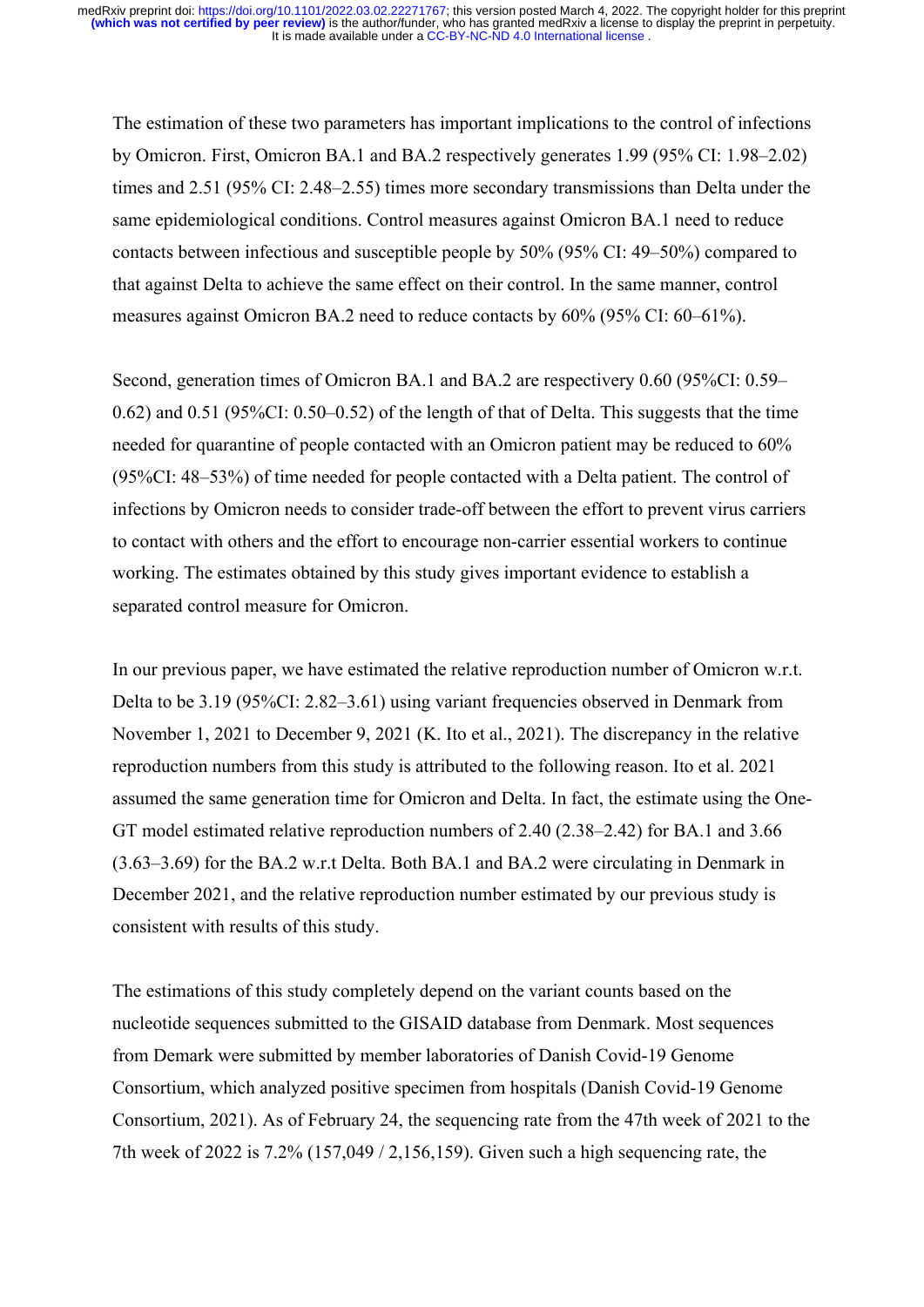extent of sequencing bias may be minimal. Evaluation of sequences submitted from other countries may confirm the results of present study.

## **Acknowledgement**

We gratefully acknowledge the laboratories responsible for obtaining the specimens and the laboratories where genetic sequence data were generated and shared via the GISAID Initiative, on which this research is based. The information on originating laboratories, submitting laboratories, and authors of SARS-CoV-2 sequence data can be found in Supplementary Table 1. We thank Heidi Gurung, Bradley Suchoski, and Sid Baccam in IEM in the United States of America for their help to convert our R program into the Julia language. This work was supported by the Japan Agency for Medical Research and Development (grant numbers JP20fk0108535). K.I. received funding JSPS KAKENHI (21H03490). C.P. was supported by the World-leading Innovative and Smart Education Program (1801) from the Ministry of Education, Culture, Sports, Science, and Technology, Japan. H.N. received funding from Health and Labor Sciences Research Grants (20CA2024, 20HA2007, and 21HB1002); the Japan Agency for Medical Research and Development (JP20fk0108140); JSPS KAKENHI (21H03198) and the Japan Science and Technology Agency (JST) SICORP program (JPMJSC20U3 and JPMJSC2105). The funders had no role in the study design, data collection and analysis, decision to publish, or preparation of the manuscript.

# **Data Availability**

Supplementary Table 1 contains all data needed to reproduce the result of this study.

## **Conflict of Interest**

We declare that there is no conflict of interest.

## **Author Contribution**

KI and HI design the study. KI and CP collected data and conducted estimation. HN addressed public health implications. KI, CP, HN wrote the paper.

# **References**